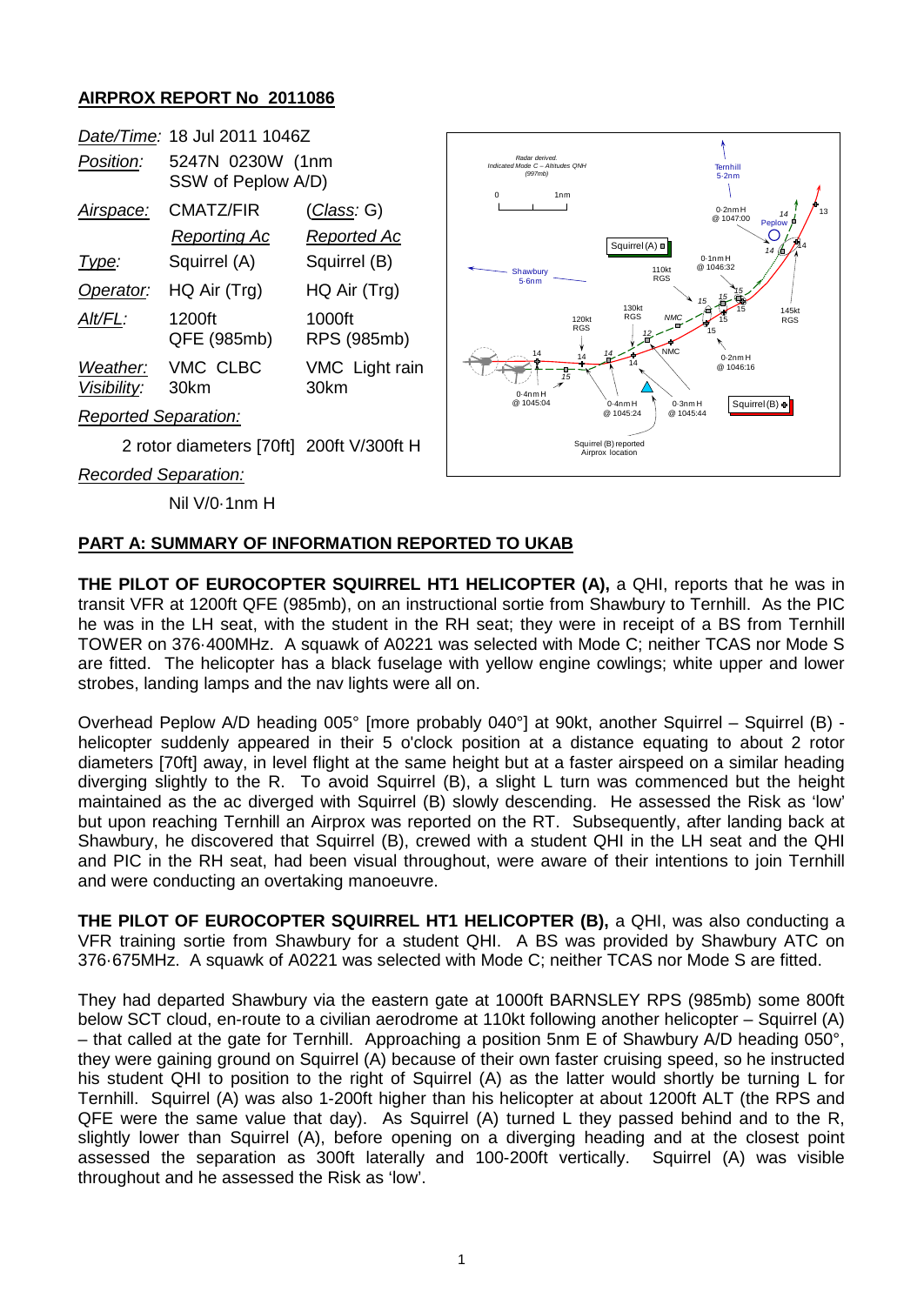**BM SAFETY MANAGEMENT** reports that this Airprox occurred between Squirrel (A), operating VFR conducting a Tower-to-Tower transit between Shawbury and Ternhill and Squirrel (B) operating VFR within LFA9.

The pilot of Squirrel (A) reports that they were in receipt of a BS from Ternhill TOWER, but the ADC at Ternhill does not state a type of ATS. Moreover, Ternhill is not equipped with a Hi-Brite display as the airfield is VFR-only, with no requirement to integrate IFR and VFR traffic. Anecdotally, whilst a Hi-Brite display has been requested in the past to increase the ADC's situational awareness, this has been refused on financial grounds. Consequently, the ADC is only able to provide warnings on known traffic.

At 1044:17, Squirrel (A) left Shawbury TOWER's frequency and stated their intention to contact Ternhill TOWER. At this point, Squirrel (A) was 2·2nm SE of Shawbury, tracking ENE at 1300ft Mode C (1013mb); Squirrel (B) was 0·5nm W of Squirrel (A) at 1400ft Mode C (1013mb). When routeing direct from Shawbury to Ternhill, the standing operating procedure is for crews to be transferred from TWR to TWR; they do not receive an ATS during the transit from a controller with access to a surveillance display.

At 1045:05, the crew of Squirrel (B) left Shawbury TOWER's frequency and stated their intention to contact Shawbury LOW-LEVEL, where they were provided with a BS iaw standard operating procedure on-route to Follies, a confined area used for Shawbury helicopter training, about 2nm NE of Ternhill. Although the unit has been unable to provide a definitive statement on the low-level controller's workload, from reviewing the radar replay it is possible to determine that the controller had at least 8 speaking units on frequency at the time of the Airprox, with all ac assigned an identical SSR Mode 3A code of A0221. At this point Squirrel (A) and Squirrel (B) were maintaining similar headings, with Squirrel (A) indicating 1500ftALT in Squirrel (B)'s 1 o'clock at a range of 0.4nm, the latter at 1400ftALT. The pilot of Squirrel (B) stated that as they departed eastern gate at Shawbury, they were visual with Squirrel (A) ahead of them and remained so throughout the incident sequence. The pilot of Squirrel (B), cognisant that Squirrel (A) would turn L for Ternhill, advised his student QHI to position to the R of Squirrel (A). Squirrel (B) then "*passed behind, right and lower than* [Squirrel (A)] *on an opening heading.*"

[UKAB Note: The combined LAC radar system 'best picture' shows the Airprox quite clearly, although the return from Squirrel (A) fades just after the 'overtake'. After departure from Shawbury both ac track due E; at 1045:04, Squirrel (A) is 0·4nm ahead in Squirrel (B)'s 12:30 position. At approximately 1045:17, Squirrel (A) commenced a L turn to take up a broadly NE'ly track. At 1045:24, Squirrel (B) commenced a wide L turn to take up an ENE'ly track, slowly diverging to that of Squirrel (A). At this point, 0·4nm lateral separation existed, with both ac indicating 1400ftALT. With a Radar Ground Speed (RGS) about 20kt faster Squirrel (B) starts to close on Squirrel (A). At 1046:16, Squirrel (B)'s track was slowly converging with that of Squirrel (A), the latter in Squirrel (B)'s 10 o'clock 0·2nm, with both ac indicating 1500ftALT. Squirrel (B) then starts to draw abeam Squirrel (A); the CPA of 0·1nm occurs at 1046:32, as Squirrel (B) overtakes (A) and starts to draw slowly ahead into the latter's 2 o'clock. Thereafter, however, Squirrel (A)'s radar return fades on the recording, whilst Squirrel (B)'s radar return continues to be displayed albeit with occasional lost returns through the latter part of the incident sequence. Both acs' tracks alter slowly L over the next 30sec. Squirrel (A) is next shown at 1047:00, just to the SE of the plotted position for Peplow A/D – Squirrel (A) pilot's reported Airprox location, indicating 1400ftALT. Squirrel (B) has now drawn ahead into Squirrel (A)'s 1 o'clock at a range of 0·2nm, diverging from Squirrel (A), and still co-altitude after completing the overtaking manoeuvre.]

From an ATM perspective, without a Hi-Brite display, Ternhill's ADC was not in a position to affect the outcome of the occurrence. Moreover, given the workload of Shawbury LOW-LEVEL and that the crew of Squirrel (B) was under a BS, it is unreasonable to expect that the controller could have affected the outcome. In the absence of a CWS fitted to the Squirrel, the sole remaining safety barrier was 'see and avoid'. Given the aircrafts' tracks, Squirrel (B) was the only crew that was in a position to 'see and avoid'; they were visual with Squirrel (A) throughout the incident sequence and overtook in accordance with the Rules of the Air.